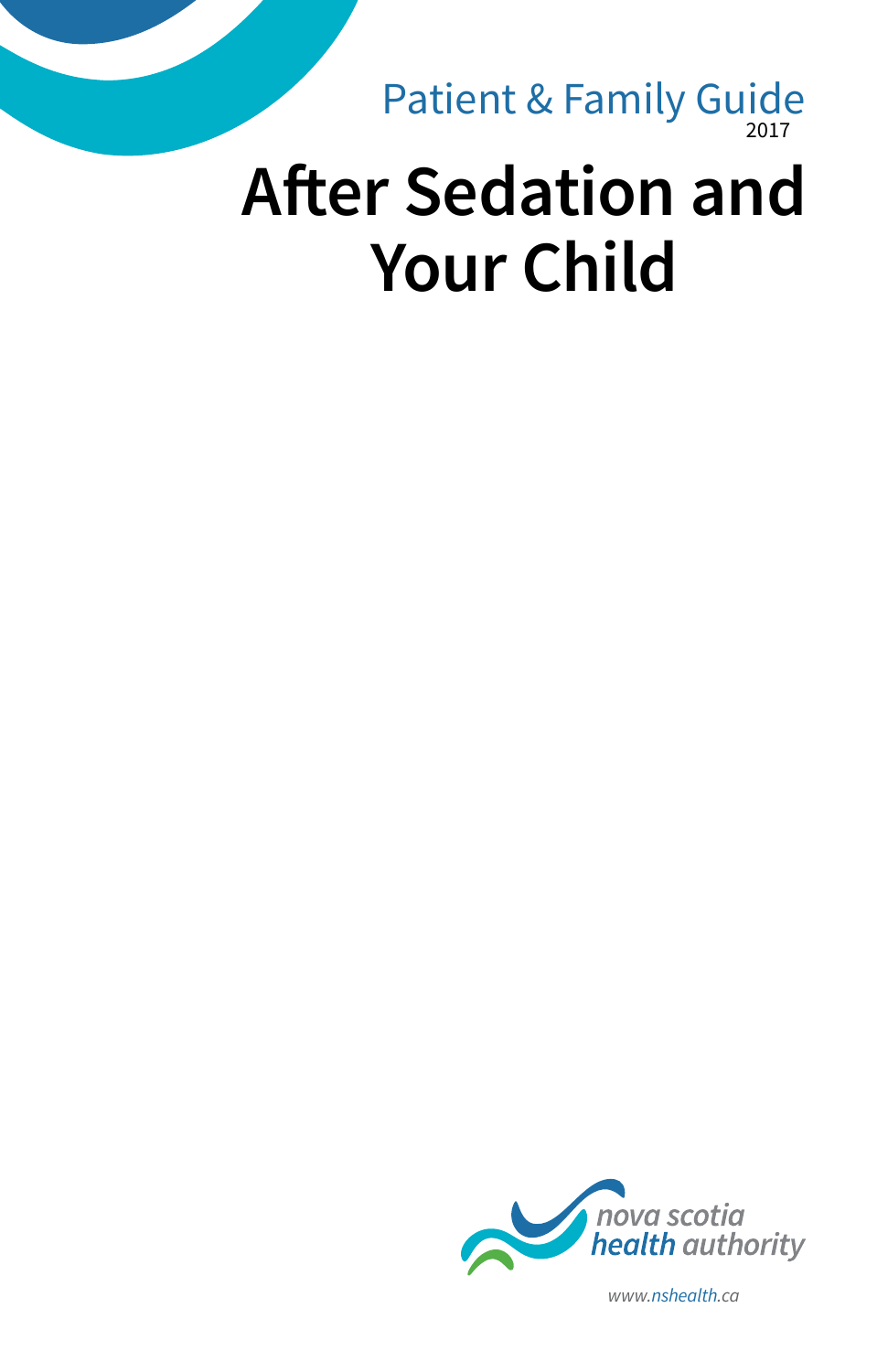## **After Sedation and Your Child**

Your child was given medicine that causes drowsiness. The medicine may also cause shortterm clumsiness or poor balance. This may cause poor judgment, leading your child to do things they wouldn't normally do. For these reasons, you must watch your child closely for the next 12 hours.

### **We suggest the following:**

- Have someone sit next to your child in the car on the way home.
- Your child should not eat or drink for the next 2 hours. After 2 hours, they can start slowly with clear fluids. For children less than 1 year old, wait 1 hour and then start with half of a normal feeding.
- Your child should avoid play that needs balance, strength and coordination for 24 hours. They should stay away from activities such as swimming, biking, skating, climbing, swing sets, monkey bars, stairs and playing in high places. These types of play by children who still have this medicine in their system can cause injury.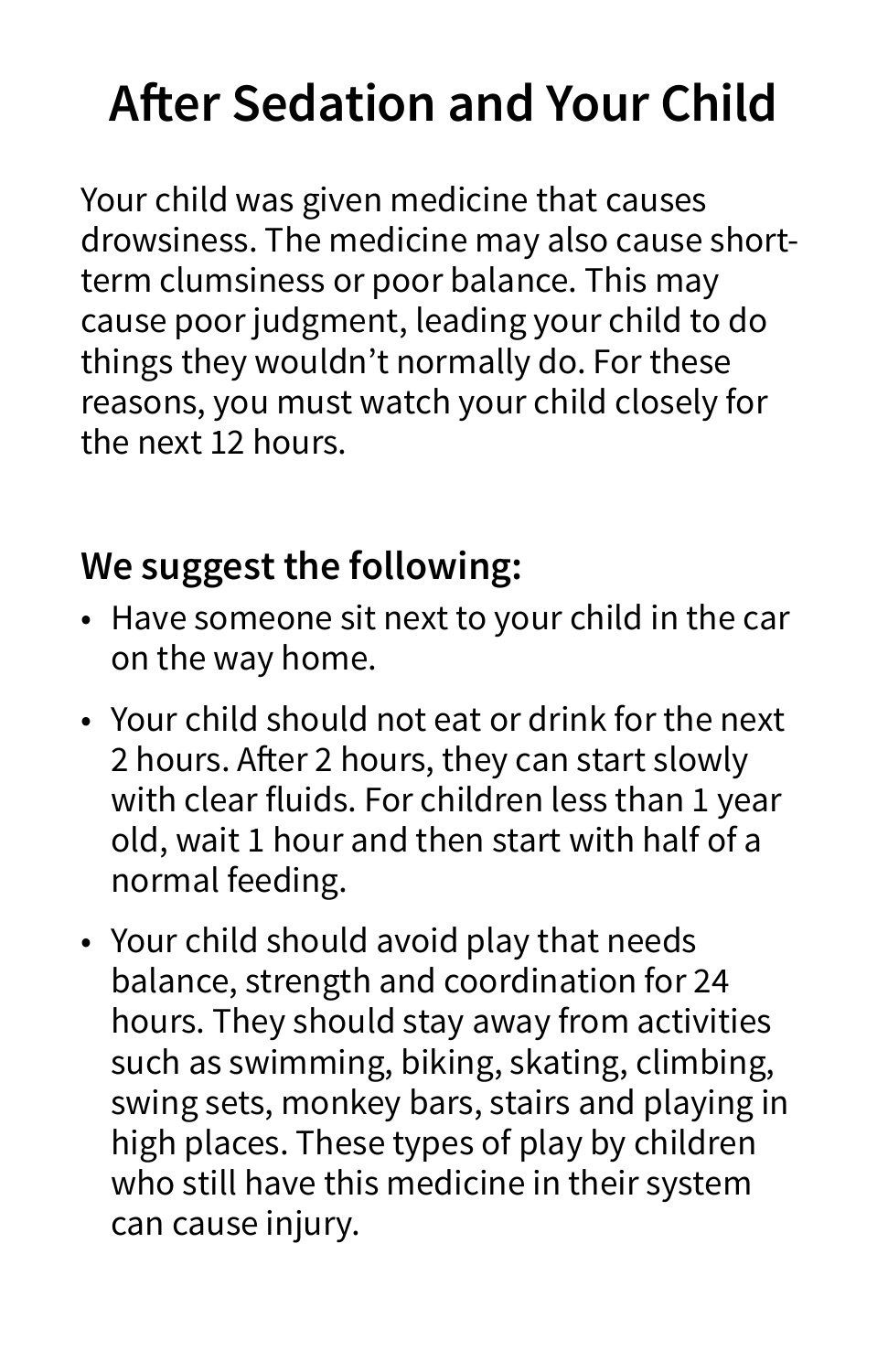- • **Your child should be supervised at all times.**  This is very important for children who like to play outside alone.
- Your child should not bathe, shower, cook or use electrical devices for the next 12 hours, unless someone is watching them closely.
- • **Do not give your child any medicine unless ordered by a doctor.** If your child takes medicine on a regular basis, ask the doctor when it should be started again.
- Once your child has fallen asleep, check on them twice, 2 hours apart. For example, check on them at 8 p.m. and then again at 10 p.m.
- If you notice anything unusual about your child, or if your child isn't able to drink fluids within the next 4-5 hours, call 811 (Nova Scotia Telecare Service) to talk to a registered nurse (RN) or go to the nearest Emergency Department.

#### **What are your questions? Please ask. We are here to help you.**